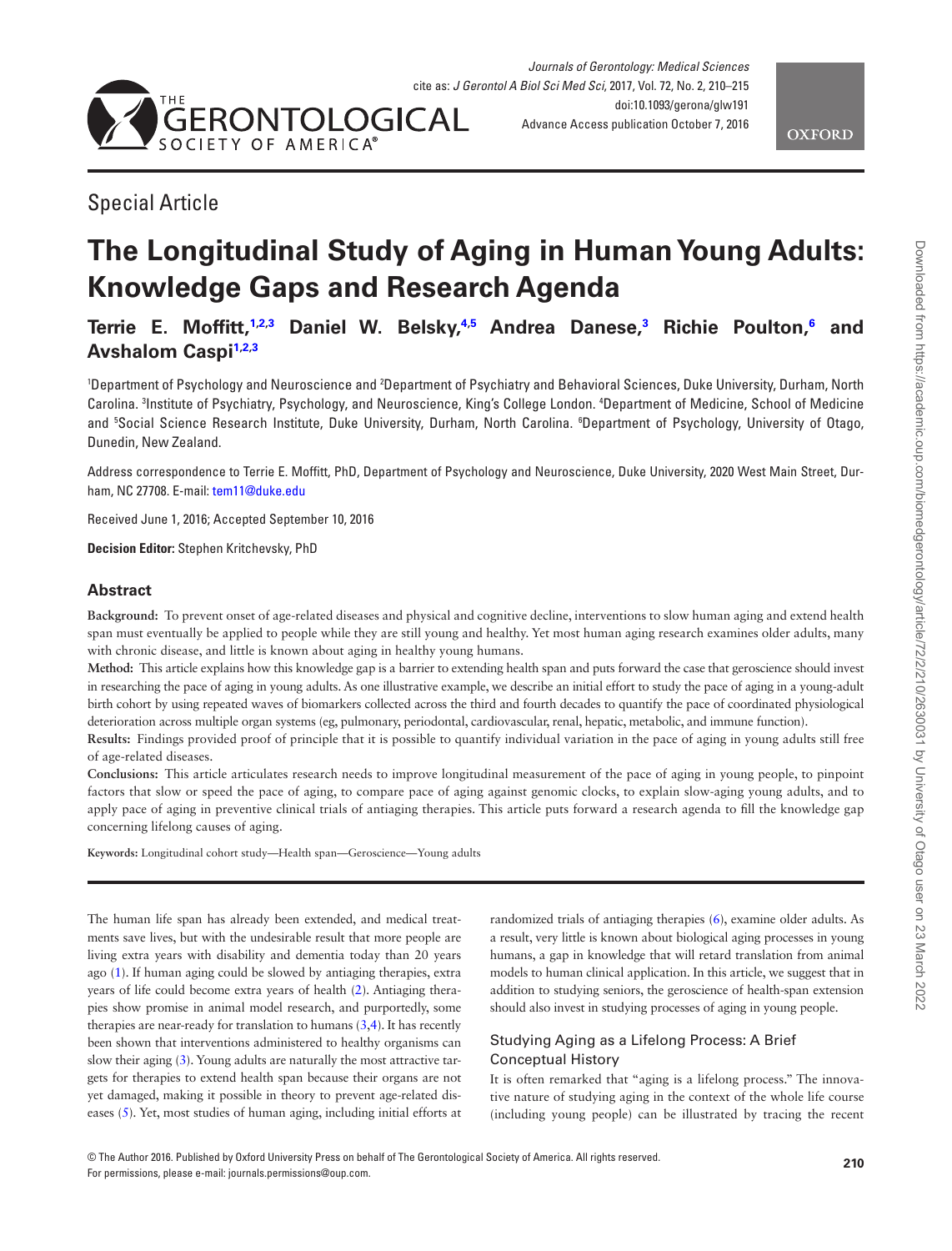history of evolving conceptualizations of the connection between aging and disease [\(Figure 1\)](#page-1-0). A dominant, prior conceptual model was that diseases such as heart disease, diabetes, cancer, and dementia onset in the latter half of the life course and subsequently converted individuals who were cognitively and physically healthy into persons with disability and frailty, who died soon (top row of [Figure 1\)](#page-1-0). Under these assumptions, researchers recruited samples of older people, and focused on single diseases, with the aim of finding cures for them. Discoveries and treatments resulting from this research approach have demonstrably extended life expectancy, but left many patients with disability.

Then, a newer conceptual approach ascended, based on the recognition that age-related diseases and mortality could be predicted from very early life, even antenatally (middle row of [Figure 1\)](#page-1-0). As examples, intrauterine growth retardation ([7](#page-4-6)), low childhood intelligence ([8](#page-4-7)), and childhood adverse experiences [\(9\)](#page-4-8) were found to be early-life antecedents of late-life disease and mortality. New technology also enabled prediction of age-related diseases by genetic endowment present at the very beginning of life [\(10,](#page-5-0)[11](#page-5-1)). Such discoveries about the importance of early-life factors for aging persuaded scientists that aging is a lifelong process that ought to be studied in young as well as old organisms ([12\)](#page-5-2). Researchers began to envisage extending health span by implementing primary preventions and also to seek interventions to reverse early-life damage to health and cognition. But this conceptualization leaves an information vacuum between early-life risks and late-life disease onset.

Currently, new conceptual approaches are emerging to fill that vacuum. Now aging itself is considered a primary risk factor for nearly all age-related diseases ([13](#page-5-3),[14](#page-5-4)). This idea makes it logically imperative to study aging as an antecedent to disease, and to do so requires measuring aging in healthy people in the first half of the life course before they develop age-related diseases (bottom row of [Figure 1\)](#page-1-0). The newer conceptual model accompanies research that measures, and manipulates, the pace of aging in young model organisms [\(3,](#page-4-2)[4](#page-4-3),[15](#page-5-5)). But translation of this newest conceptual approach to human research is still lagging. Thus, here we advocate a conceptual approach that looks harder at the first half of the human life course, specifically by quantifying the pace of aging in young adults and by testing hypotheses about factors that bring about accelerated or slowed variation in young adults' pace of aging (bottom row of [Figure 1](#page-1-0)).

## Why Is it Important to Study the Pace of Aging as a Cause of Disease?

The 2013 NIH Advances-in-Geroscience conference concluded, "The major diseases causing morbidity and mortality have one root cause in common—aging" ([16\)](#page-5-6). The hypothesis is that age-related chronic diseases are preceded by a gradual and interrelated loss of the body's integrity that unfolds as a person's chronological age increases. Consistent with this hypothesis, data from the Global Burden of Disease Project [\(http://www.healthdata.org/gbd,](http://www.healthdata.org/gbd) Institute for Health Metrics and Evaluation 2013) show increasing age is tightly linked to increasing morbidity from multiple chronic conditions affecting bodily systems, from the lungs to the brain [\(17](#page-5-7)). Data like these imply that a key to extending health span is to slow aging itself ([14,](#page-5-4)[18\)](#page-5-8) because intervention to slow aging might be able to delay all age-related diseases simultaneously, rather than treating them one at a time ([19\)](#page-5-9).

#### Why Is it Important to Measure the Pace of Aging in Humans as well as in Animals?

Scientists have been able to quantify and manipulate the pace of aging in nonhuman model organisms in the laboratory, and announcements have been put forward that promising antiaging therapies will soon be ready for human trials ([3,](#page-4-2)[4](#page-4-3)). But a fundamental obstacle blocks the translational pipeline: a lack of technology to measure the pace of aging in young humans. Human life spans are long, and chronic diseases of aging onset in the later decades of life. Thus, antiaging interventions aiming to prevent disease will require decades of follow-up before outcomes of disease or mortality could be measured. Methods to measure the pace of aging in humans who have not yet developed chronic disease would make it possible to record and quantify pretreatment baseline, during-treatment change, and posttreatment outcome of participants in randomized clinical trials of rejuvenation therapies. But such measures are lacking  $(20)$  $(20)$  $(20)$ .

#### Why Is it Important to Study Individual Variation in the Pace of Human Aging?

The experimental science of extending animal life span has tended to ignore individual variation; this work has tended to study genetically identical animals living under uniform laboratory conditions and has focused on experimentally induced variation as the variation of interest. But free-living humans are devilishly heterogeneous as compared with model organisms in the lab. A human adult's pace of biological aging may be sped or slowed by genetic endowment, by varying early-life experience, and by individual differences in lifestyle. We think these factors must be researched and understood better because they will inevitably vex translation from preclinical health-span models to humans [\(21\)](#page-5-11). Moreover, these factors include potential intervention targets that are uniquely human, and therefore are not easily investigated in animal research, such as perceptions and attributions, self-appraisal, purpose in life, personality traits, and mental disorders [\(22–25\)](#page-5-12). Measures of the pace of aging in young-adult humans are needed to provide a dependent outcome variable for investigations of



<span id="page-1-0"></span>**Figure 1.** Studying aging as a lifelong process: A brief conceptual history.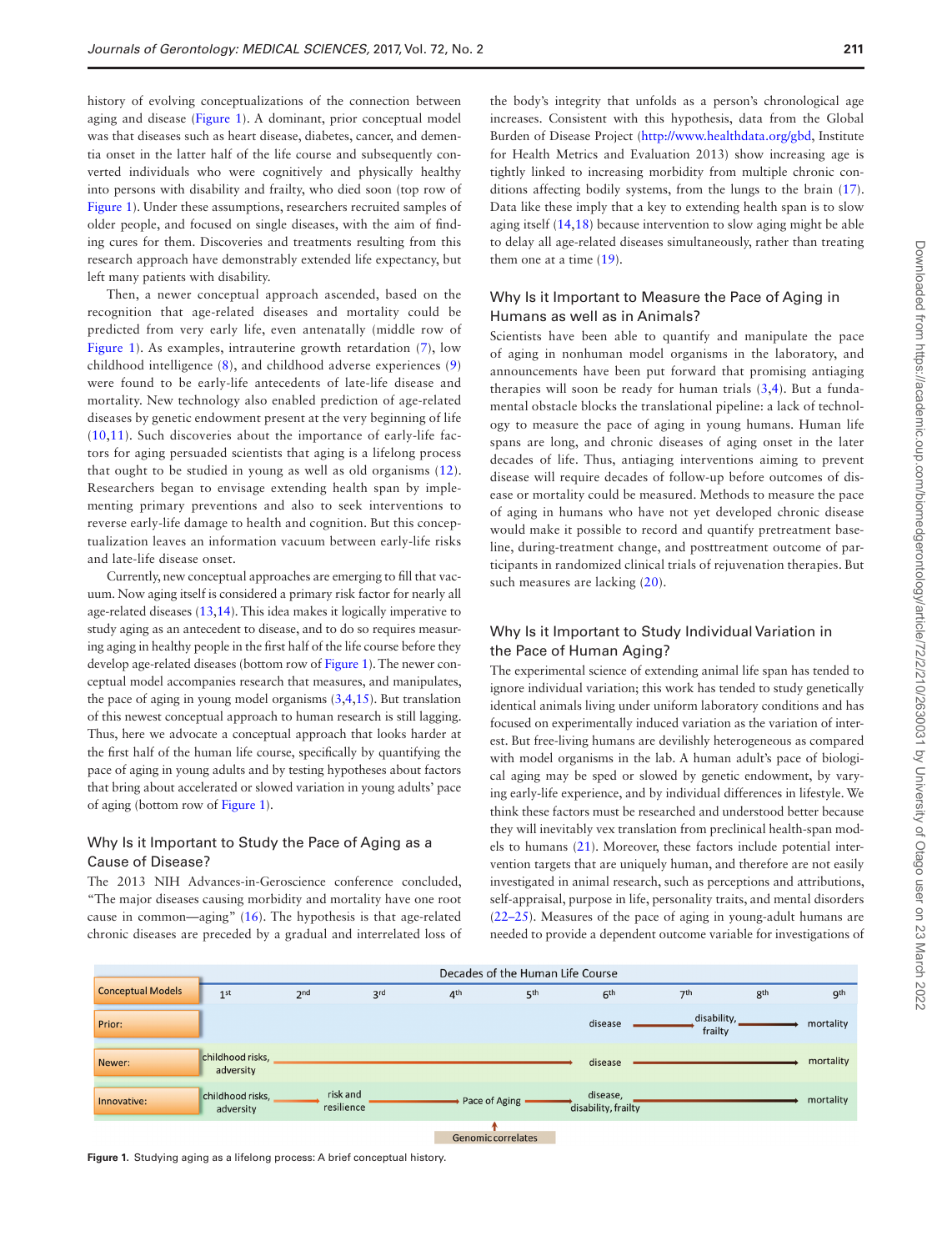how individual variation in the pace of aging is affected by genetics, early-life exposures, and adult lifestyle factors.

#### Why Is it Important to Study the Pace of Aging in Young Humans?

The emerging field of geroscience studies mechanisms of aging and causes of age-related disease with the aim to ultimately control aging and prevent disease ([26\)](#page-5-13). Progress toward this aim is being constrained by research that solely examines human research participants in the last half of their lives. One reason for the focus on older adults in much geroscience research is that aging is often defined and quantified as the accumulation of age-related diseases and their complications. The result is that young people are typically excluded from aging research because they do not yet have an age-related disease. However, studying people who have age-related disease may not be the only or even the best way forward. Across all branches of medicine, primary-prevention targets have been difficult to uncover by studying patients already diagnosed with diseases, in part because diseases are typically clinically diagnosed years after their etiology is well underway. We can think of at least three advantages to conducting geroscience research in young people.

The first reason geroscience should begin to research young people is that there is now evidence that the pathogenesis of age-related diseases involves gradually accumulating damage to organ systems, beginning in the first half of the life course [\(27–31\)](#page-5-14). Moreover, it is now known that potentially preventable risk exposures and causes of age-related disease begin in early childhood [\(32](#page-5-15)). An important implication of this new knowledge is that future interventions will need to be scheduled before midlife if they hope to prevent accelerated aging, pre-empt age-related disease, and improve the quality of longer lives ([33\)](#page-5-16). In order to design such interventions, there is a lot to be learned about exactly how damage accumulates during the years between conception, childhood, and disease onset. Studying processes of aging in younger cohorts can provide valid prospective measures of exposures and the damage they cause to organ systems (including the brain), while etiological processes are unfolding.

A second reason to take advantage of young cohorts is that scientists cannot assume that causes and correlates of problematic aging uncovered in studies of individuals older than 50 years will also explain individual differences in the pace of aging in people younger than 50 years. For example, genetic correlates in extreme-longevity samples have been found to differ from genetic correlates in olderadult samples ([10\)](#page-5-0). Thus, studying the pace of aging in younger cohorts can answer the question of whether factors that influence aging in younger adults and older adults are the same or different.

A third reason geroscientists should embrace young cohorts is to improve study designs and to reduce bias and noise in their data [\(11](#page-5-1)[,34](#page-5-17)). Studying aging in the already-aged introduces selection bias. Many individuals with a fast pace of aging may not survive into their sixth or seventh decades of life, yielding missing data for the cases of greatest interest. Studying aging in individuals who already have chronic disease also introduces "noise" from disease symptoms, medication regimens, and treatment responses that interfere with the "signal" of basic processes of aging. Studying the pace of aging in younger cohorts can avoid these ubiquitous sources of bias and noise.

#### Cross-sectional Approaches to Measuring Individual Differences in Biological Age

Measuring biological aging is a recent enterprise ([13\)](#page-5-3), and there is no consensus yet about the best methods ([35–37](#page-5-18)). Candidate biomarkers of aging are numerous (eg, telomere length and methylation

profiles), but findings are mixed ([20,](#page-5-10)[38–41\)](#page-5-19). (A biomarker is anything that can be used as a measureable indicator of a disease state or other physiological state of an organism.) As an alternative to single-marker aging indicators, multibiomarker algorithms have been recommended as a way to achieve more reliable measurement [\(42–46](#page-5-20)). As such, research groups are using data to identify multibiomarker aggregates that correlate with participants' chronological age and/or predict participants' mortality better than does their chronological age.

Most multibiomarker composite measures proposed so far are designed for cross-sectional data. Such one-wave cross-sections have inherent limitations which render them unable to track aging as change within lives of individuals. First, they cannot disentangle aging-related change from other factors that influence biomarker levels, such as pre-existing poor health sustained since childhood, or an acute spell of illness around the time of data collection. Second, in samples where the participants vary in age but the biomarkers are all surveyed at one time point, age differences in biomarker levels are not independent of cohort effects (eg, historical improvements in health-related living conditions can make younger participants look better than older participants on biomarkers.) Third, even if a cross-sectional algorithm predicts mortality well in a sample with age variation, its utility for quantification of aging in younger persons remains uncertain because most deaths observed during followup occur to a sample's oldest participants. Finally, cross-sectional measures are static whereas aging is a dynamic process sometimes referred to as "damage accrual"; one-wave indicators are unable to truly track whether a young person's pace of age-related biological decline is actually accelerating or slowing down [\(47\)](#page-5-21).

#### A Longitudinal Approach to Measuring the Pace of Biological Aging

A novel approach is to study aging longitudinally, while tracking a cohort of young adults who are approaching the middle of the life course, a developmental period when individuals start to diverge in their aging trajectories, but before most diseases onset. We are undertaking one such study, the Dunedin Study, which has followed a representative birth cohort of 1037 individuals since their birth in 1972–1973 and is now entering its fifth decade with 95% retention [\(48](#page-5-22)). The cohort is primarily white, and it is population representative; a lifetime of research participation has not improved Study members' health as compared with the New Zealand National Health & Nutrition Survey (eg, body mass index, smoking, and GP visits) [\(48](#page-5-22)). Cohort members are largely still healthy; by age 40, only 11 study members (1%) have been diagnosed with an age-related condition: heart attack, stroke, or type 2 diabetes. New Zealand is a useful laboratory because it suffers the same types of income inequalities found in the United States and the United Kingdom (GINI coefficient = 0.34 for New Zealand vs 0.38 for the United States, 0.35 for the United Kingdom). Like the United Kingdom, New Zealand spends less on health care than the United States (New Zealand =  $8\%$  vs United States =  $17\%$  of gross domestic product), but has a longer life expectancy (New Zealand = 80.7 vs United States = 78.5 years) and has a national health care system.

Taking advantage of this longitudinal cohort study, we developed a measure of the pace of aging. We designed the measure in accordance with contemporary geroscience theory about human aging as a gradual and interrelated loss of integrity in every organ system, beginning in the first half of the life course ([13,](#page-5-3)[14,](#page-5-4)[16,](#page-5-6)[19\)](#page-5-9). In the Dunedin Study, at three measurement occasions spanning 12 years, we repeatedly measured blood pressure, cardiorespiratory fitness, pulmonary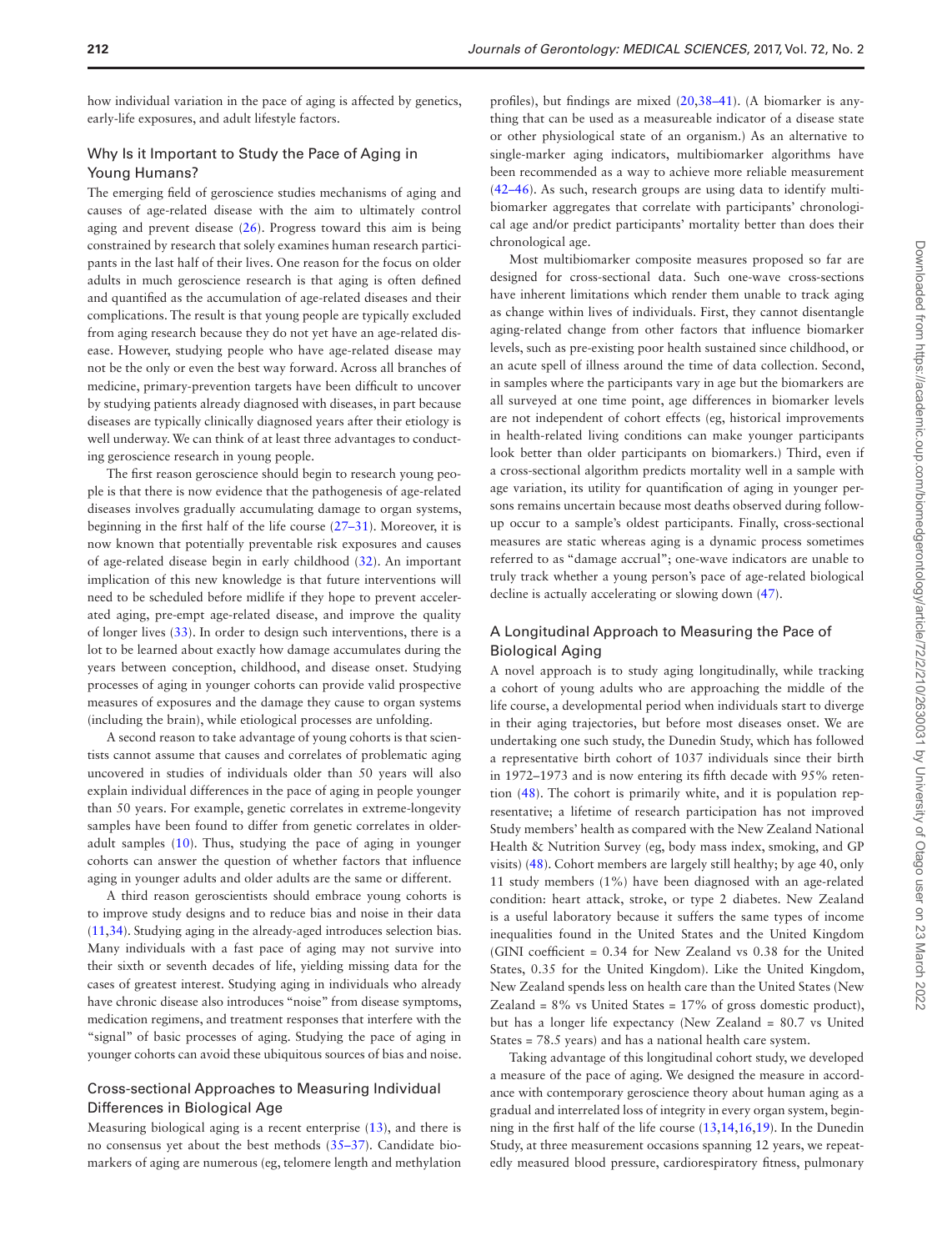function, periodontal disease, anthropometric indices, lipid parameters, glycated hemoglobin, indicators of kidney and liver function, and systemic inflammation, as well as telomere length. Of course, every biomarker has its own unique sources of individual variation at any specific point in time. Temporary sickness can spike a biomarker, and other sources of measurement error insert abnormal values into assay data. Our approach was designed to look beyond individual measurements to capture correlated trends among biomarkers as they changed with advancing chronological age. Our hypothesis was that if, for example, declining cardiorespiratory fitness taps aging, then a research participant who showed declining cardiorespiratory fitness on testing from Time 1 to Time 2 to Time 3 should likewise show correlated decline in, for example, their kidney, lung, and immune function. Accordingly, we measured the pace of aging by assessing decline in a panel of biomarkers repeatedly collected. Biomarkers were assessed at ages 26, 32, and 38 years (and will be repeated at age 45 years in 2017). The repeated-measures approach separates sources of variation. One source is baseline individual differences in physiology, which in part reflect poor health from earlier in life, and thus cannot unambiguously represent aging. Another source is acute change in a biomarker that recovers; again, not aging. The last source is physiological change over time in the direction of decline, as shown in many biomarkers from multiple organ systems simultaneously tracked over the same time period. According to geroscience theory, only the latter represents the pace of aging.

Each cohort member's pace of aging was calculated from longitudinal analysis of the 18 biomarkers (for details, see [\(17\)\)](#page-5-7). Briefly, we used mixed-effects growth models to calculate each study member's personal slope for each of the 18 biomarkers one by one and then computed each study member's pace of aging as the sum of 18 slopes. Our analyses revealed four findings. First, growth-curve models showed declining function in the biomarkers from ages 26 to 38 years (eg, higher triglycerides, lower maximal aerobic capacity, and higher blood pressure). Second, addressing the critical theoretical prediction, the "slopes" of change in the biomarkers were themselves positively inter-correlated, showing correlated age-related decline across multiple organ systems. Third, the pace of this correlated biomarker decline varied among individuals; some cohort members declined faster than others. Fourth, sensitivity analyses showed that contrary to some expectations, the pace of aging did not depend on change in any particular lifestyle-influenced biomarker, such as rising body mass index  $(49)$  $(49)$ .

The Dunedin cohort, having reached only the midpoint of the life span, lacked data to test whether the pace of aging measure predicts mortality. However, we were able to validate this measure in two ways. The first validation showed that study members who had been experiencing a more rapid biological pace of aging over the preceding 12 years had also reached an older estimated biological age in 2011–2012, when all cohort members were 38 years old [\(17](#page-5-7)). For this analysis, we calculated for each study member a previously published 10-biomarker cross-sectional indicator of biological age ([44,](#page-5-24)[50\)](#page-5-25). This biological age indicator at age 38 years was a good validation benchmark because in NHANES participants aged 30 to 75 years, this cross-sectional indicator predicted mortality 20 years later, did so better than chronological age, and accounted for the association between chronological age and mortality ([50](#page-5-25)). As hypothesized, the correlation between Study members' pace of aging over the past 12 years and their attained biological age at the last follow-up was significant and moderate (Pearson correlation = .38).

The second set of validation studies showed that individual differences in the biological pace of aging were significantly correlated,

already by age 38, with diminished functional capacity, as would be expected in a gerontological study of older adults [\(17](#page-5-7)). Study members with a more rapid pace of aging were less physically able: They had more difficulty than age peers with the Unipedal Stance Test of balance, the Grooved Pegboard Test of fine-motor coordination, and the Grip Strength test. Study members with a more rapid pace of aging showed a decline in cognitive performance, net of their childhood baseline level on the same neuropsychological tests, and this was particularly true for tests of fluid intellectual abilities such as processing speed. Study members with a faster pace of biomarker aging also looked older according to an independent panel of raters who evaluated facial photographs of our Study members at age 38. These initial findings provide proof of principle that variation in the pace of aging can be quantified in young adults.

#### What Are the Pressing Research Needs?

We call for research on the pace of aging in other young cohorts to inform geroscientists about processes of aging in young humans, who are the eventual market for antiaging therapies. The leap from healthy young lab animal to healthy young human may not be so simple. Humans' aging is under more multifactorial influence than lab animals' aging, and this heterogeneity is likely to complicate and even compromise clinical trial outcomes; but if we knew more about aging in young humans, trials could be planned to maximize chances of success. Moreover, at present there is no outcome measure that can be used to show if a treatment has worked in young adults. Measuring aging in free-living humans early in their life spans brings interesting new scientific opportunities and research needs, as noted below in this section.

First, there is a need for research to develop better, more reliable, valid, and practical measurement technology to quantify the pace of aging in young adults. One obvious need is for more waves of biomarker data; quantifying the pace of aging will be enhanced with four or more biomarker data points [\(51](#page-5-26)). In longitudinal panel studies, every additional wave of data increases the reliability and precision of measuring change and adds power. Moreover, four waves enhance capacity to test alternative functional forms of change. Another need is to know how far apart the waves must be to detect aging sensitively. Our waves were about 5 years apart, but shorter intervals should be tested [\(52](#page-5-27)). Furthermore, research needs to evaluate the relative performance of biomarker subsets with the aim of identifying the most efficient "short-form" of the pace of aging that is most feasible. We used all 18 biomarkers that were repeatedly measured in the Dunedin Study, and our analyses showed that associations between pace of aging and validating measures of physical and cognitive functioning did not depend on any one biomarker ([17\)](#page-5-7). However, other biomarkers that we did not have may be able to improve measurement, including repeated measures of physical function. Also, we weighted all biomarkers equally to transparently avoid assumptions, and to avoid a finding that was too cohort specific. Nonetheless, another research need is to refine weightings of biomarker contributions to pace-of-aging measurement. In fact, tests are needed of geroscience theory's central claim that aging unites organ systems; are there systems that do not age in concert with others? The ultimate need is to develop pace-of-aging measures that are good enough that they can be used to identify individuals who are most in need of intervention before clinical symptoms onset; that is, young individuals who are already aging more rapidly than their age peers.

Second, there is a need to find out how the pace of aging tracks over the entire life course. Studies tracking pace of aging earlier, in children, adolescents, and young adults, are needed to uncover when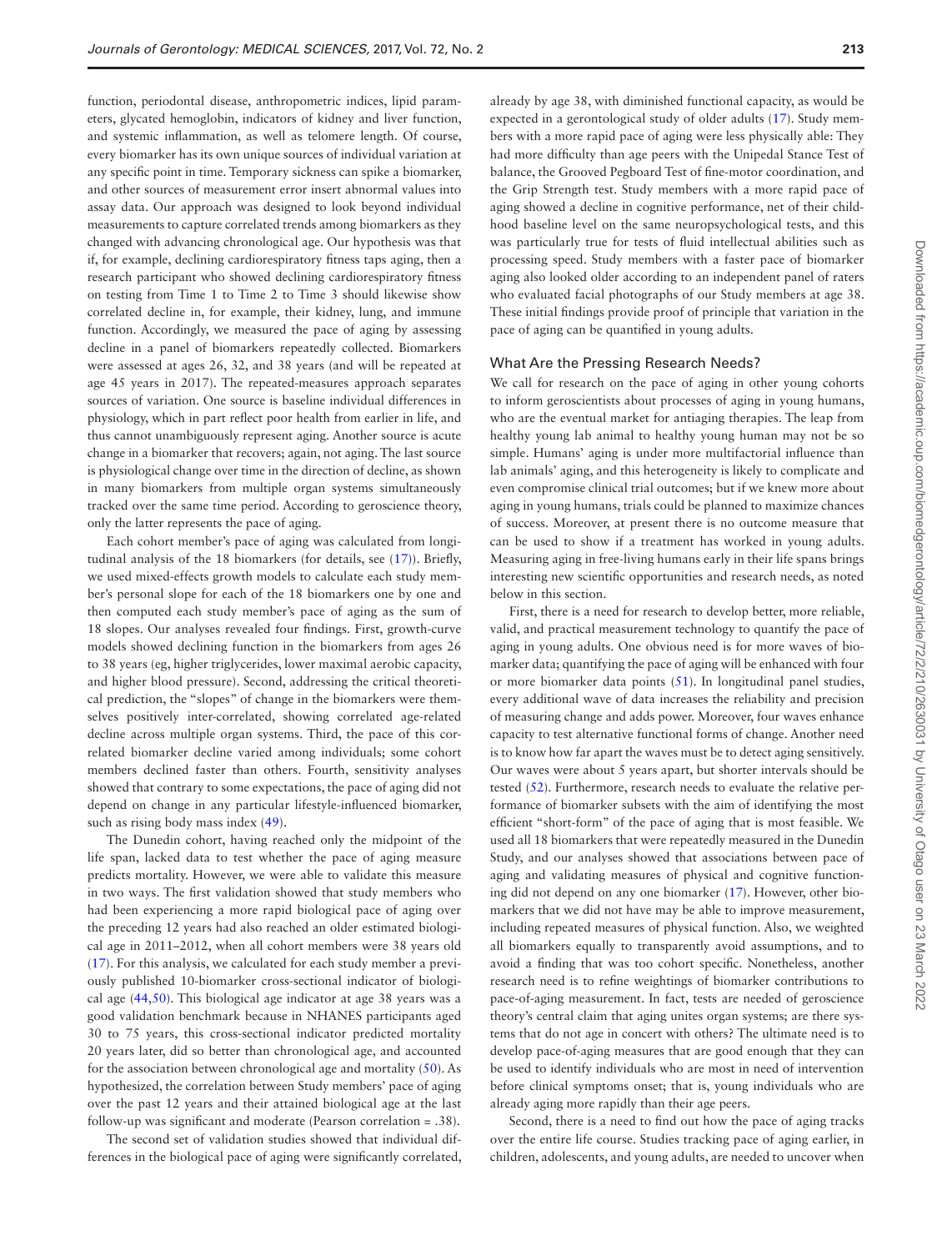and how aging trajectories begin to diverge. For example, does rapid pace of aging bear any relation to early pubertal development? The ideal data resource would comprise repeatable biomarkers that cover the entire life course validly, as has been reported for blood pressure [\(53](#page-5-28)). Studies tracking pace of aging in midlife and older adults are also needed [\(54](#page-5-29)). Do individuals who age more rapidly in their 20s and 30s continue to age more rapidly onward through midlife and into late life? Preliminary evidence suggests they do; our pace-of-aging measure correlated positively with a cross-sectional indicator of biological age ([50\)](#page-5-25) which has been reported to predict mortality better than does chronological age. However, cohort studies with late-life follow-up are needed to evaluate how well pace of aging in young adults forecasts their health span and life span.

Third, there is a need to build an evidence base about what factors correlate with the pace of aging in young adults. Human aging has multifactorial origins. Therefore, to speed the development of novel intervention strategies, it will be necessary to know what factors are creating the variation in young humans' pace of aging. For example, cohort studies having repeated measures can test if withinindividual change in the longitudinal pace of aging tracks temporally alongside change in behavioral correlates (eg, if depression remits, or physical activity improves, does the pace of aging slow?).

Fourth, there is a need to test longitudinal repeated measures of the pace of aging against cross-sectional genomic measures now being put forward, often referred to as genomic clocks ([55–58\)](#page-5-30). Are these various measurements strongly correlated with each other and do they tap the same aging process? If so, genomic clocks ought to predict: (a) each other, (b) chronological age, (c) mortality, (d) cognitive and physical function, and (e) deterioration in multiple organ systems over meaningful time spans: that is, the measured pace of aging. The genomic research agenda could also include studies that interrogate the pace of aging as a phenotype. Genomic studies can search for profiles of gene methylation and expression of the pace of aging, not just chronological age, and genome-wide association studies can study the pace of aging, in addition to extreme longevity.

Fifth, because delayed aging is not necessarily the flipside of accelerated aging, researchers should additionally ask: What genomes and lifestyles characterize young adults who stay biologically young while their peers age? With good measurement of the pace of aging, such unusually resilient individuals can be identified for research while they are still young. Study of such individuals may reveal molecular and behavioral pathways to rejuvenation.

Sixth, there is a need to develop measures of the pace of aging that are feasible for use as baseline and outcome criteria in future randomized clinical trials that will try to slow aging in humans. Pace of aging measures need to be good surrogates for late-life disease and mortality, but feasible for use with trial participants for whom disease and death are far in the future. Practical measures of how fast a young clinical trial participant is aging are needed to show which treatments work, and which do not, and for whom. For example, participants already aging slowly may have little room to improve in a therapeutic trial, whereas those aging most rapidly might be treatment resistant.

#### Why Should Young People's Pace of Aging Be on Everyone's Mind?

Currently, Western people live relatively healthy lives until their 60s, when morbidity starts to accumulate until death [\(59](#page-5-31)). A nightmare scenario for population health is that death will be postponed to older and older ages, but morbidity will not [\(21](#page-5-11)). The full nightmare

will probably not happen, because there is evidence that health span has been extending [\(60\)](#page-5-32). Despite this evidence for compression of morbidity into older age groups, already the Global Burden of Disease Project found that compared with people in 1990 those in 2010 were living more years with disability from age-related conditions such as heart disease, type 2 diabetes, stroke, pulmonary disease, and dementia ([1](#page-4-0)). Treating these unprevented diseases in late life has proven costly and largely ineffective, and consequently, effective strategies are needed to prevent age-related diseases before they onset. The goal, therefore, is not only to increase life expectancy but to ensure that added years at the end of life are healthy years of living and to improve the quality of longer lives ([2](#page-4-1)). To achieve this goal, morbidity needs to be postponed closer to death, that is, aging research must enable still-healthy young people to age more slowly and stay young longer. It is now accepted that factors in early life lead to age-related disease in later life but there is still a knowledge gap about the process of aging in between, and filling it will inform primary prevention. Studying aging as an antecedent cause of disease will become possible if researchers can quantify differences among healthy individuals in their pace of aging. Moreover, the only way intervention researchers will know if trials have succeeded (or failed) to slow aging in young people is if they can accurately measure each young person's pace of aging. Yet, most human geroscience omits young people. We look forward to a geroscience of the young.

#### **Funding**

This work was supported by the U.S. National Institute on Aging (NIA; grants AG032282, AG048895, and AG049789); UK Medical Research Council (grant MR/K00381X); and ESRC (grant ES/M010309/1). Additional support was provided by the Jacobs Foundation. D.W.B. received support from the NIA through P30 AG028716. R.P. was supported by the NZ Health Research Council and New Zealand Ministry of Business, Innovation and Employment (MBIE).

#### **Conflict of Interest**

The authors report no conflict of interest.

#### **References**

- <span id="page-4-0"></span>1. Murray CJ, Atkinson C, Bhalla K, et al. The state of US health, 1990–2010: burden of diseases, injuries, and risk factors. *JAMA*. 2013;310:591–608. doi:10.1001/jama.2013.13805
- <span id="page-4-1"></span>2. Burch JB, Augustine AD, Frieden LA, et al. Advances in geroscience: impact on healthspan and chronic disease. *J Gerontol A Biol Sci Med Sci*. 2014;69(suppl 1):S1–S3. doi:10.1093/gerona/glu041
- <span id="page-4-2"></span>3. de Cabo R, Carmona-Gutierrez D, Bernier M, Hall MN, Madeo F. The search for antiaging interventions: from elixirs to fasting regimens. *Cell*. 2014;157:1515–1526. doi:10.1016/j.cell.2014.05.031
- <span id="page-4-3"></span>4. Longo VD, Antebi A, Bartke A, et al. Interventions to slow aging in humans: Are we ready? *Aging Cell*. 2015;14:497–510. doi:10.1111/ acel.12338
- <span id="page-4-4"></span>5. Fontana L, Kennedy BK, Longo VD, Seals D, Melov S. Medical research: treat ageing. *Nature*. 2014;511:405–407. doi:10.1038/511405a
- <span id="page-4-5"></span>6. Hayden E. Anti-ageing pill pushed as bona fide drug. *Nature*. 2015;522:265–266. doi:10.1038/522265a
- <span id="page-4-6"></span>7. Barker DJ, Winter PD, Osmond C, Margetts B, Simmonds SJ. Weight in infancy and death from ischaemic heart disease. *Lancet*. 1989;2:577–580.
- <span id="page-4-7"></span>8. Calvin CM, Deary IJ, Fenton C, et al. Intelligence in youth and allcause-mortality: systematic review with meta-analysis. *Int J Epidemiol*. 2011;40:626–644. doi:10.1093/ije/dyq190
- <span id="page-4-8"></span>9. Felitti VJ, Anda RF, Nordenberg D, et al. Relationship of childhood abuse and household dysfunction to many of the leading causes of death in